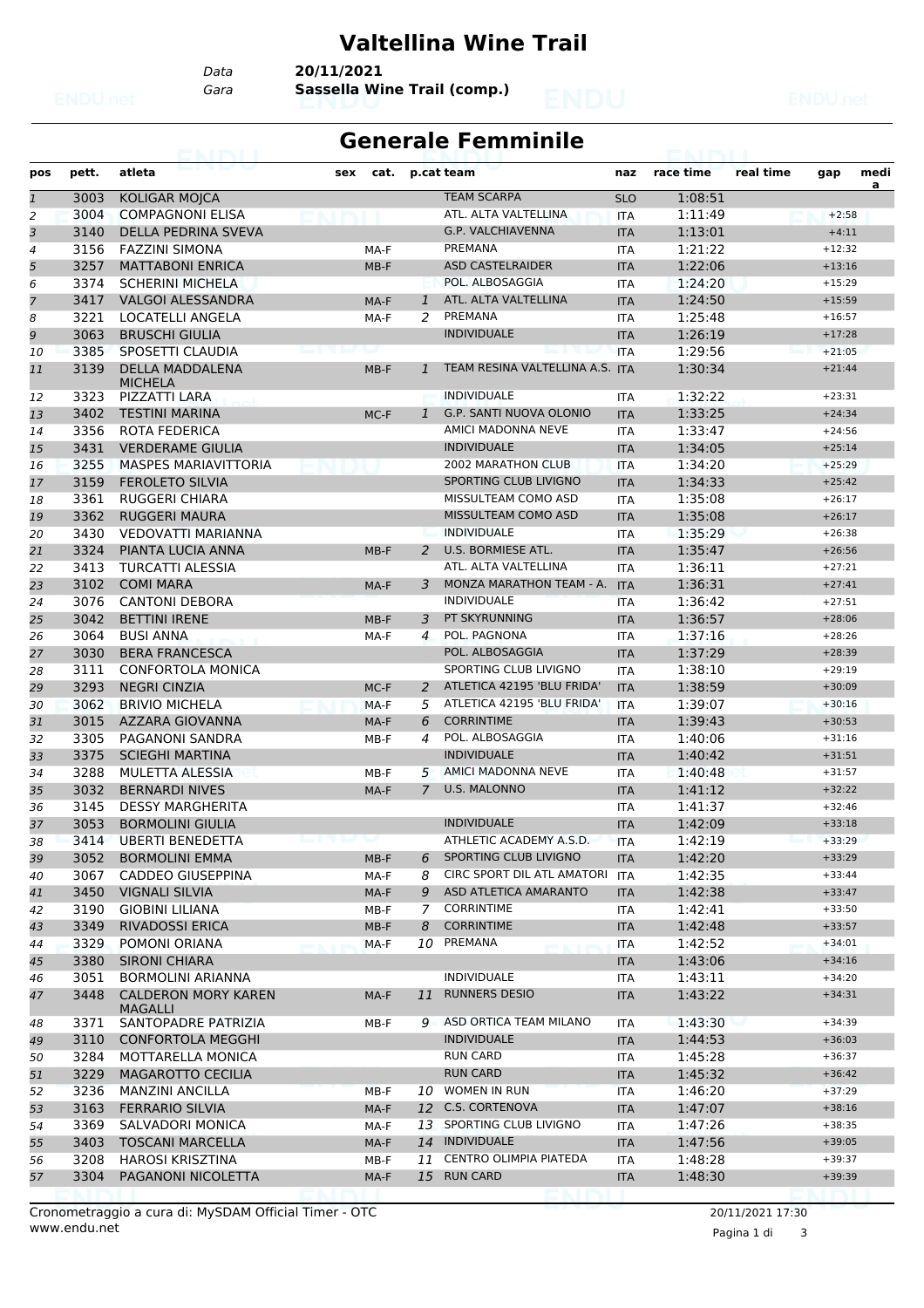## **Generale Femminile**

| pos | pett. | atleta                                     | sex | cat.   |                | p.cat team                      | naz        | race time | real time | gap        | medi<br>a |
|-----|-------|--------------------------------------------|-----|--------|----------------|---------------------------------|------------|-----------|-----------|------------|-----------|
| 58  | 3326  | POLIANI LAURA EILEEN<br><b>MARIA</b>       |     | MA-F   | 16             | MONZA MARATHON TEAM - A.        | <b>ITA</b> | 1:48:39   |           | $+39:48$   |           |
| 59  | 3130  | DE ANGELI ANTONELLA                        |     |        |                |                                 | <b>ITA</b> | 1:48:56   |           | $+40:05$   |           |
| 60  | 3253  | <b>MASELLI ALESSANDRA</b>                  |     | $MB-F$ | 12             | <b>2002 MARATHON CLUB</b>       | <b>ITA</b> | 1:49:03   |           | $+40:12$   |           |
| 61  | 3206  | <b>GUBLER VANESSA</b>                      |     | MA-F   | 17             |                                 | SUI        | 1:52:23   |           | $+43:32$   |           |
| 62  | 3178  | <b>GAGGIA PAOLA</b>                        |     | $MB-F$ |                | 13 ATLETICA 42195 'BLU FRIDA'   | <b>ITA</b> | 1:52:35   |           | $+43:44$   |           |
| 63  | 3112  | <b>CORBETTA NOEMI</b><br><b>ALESSANDRA</b> |     | 81 N   |                |                                 | <b>ITA</b> | 1:52:38   |           | $+43:47$   |           |
| 64  | 3319  | <b>PIANI DANIELA</b>                       |     | MA-F   | 18             | <b>INDIVIDUALE</b>              | <b>ITA</b> | 1:52:41   |           | $+43:50$   |           |
| 65  | 3344  | RIBOLDI BARBARA                            |     | MB-F   | 14             | MONZA MARATHON TEAM - A.        | <b>ITA</b> | 1:53:58   |           | $+45:07$   |           |
| 66  | 3339  | RADAELLI MARIA CRISTINA                    |     | MA-F   | 19             | <b>RUNNERS DESIO</b>            | <b>ITA</b> | 1:54:38   |           | $+45:47$   |           |
| 67  | 3085  | <b>CATANI FRANCESCA</b>                    |     |        |                | <b>CORRINTIME</b>               | <b>ITA</b> | 1:56:27   |           | $+47:36$   |           |
| 68  | 3389  | <b>STOCCO MICHELA</b>                      |     |        |                | C.C.R.SPORT. ALPINI             | <b>ITA</b> | 1:56:54   |           | $+48:03$   |           |
| 69  | 3058  | <b>BRAMBILLA MATILDE</b>                   |     |        |                | <b>INDIVIDUALE</b>              | <b>ISR</b> | 1:56:56   |           | $+48:05$   |           |
|     |       | ROSITA MARIA                               |     |        |                |                                 |            |           |           |            |           |
| 70  | 3068  | <b>CADREGARI ANISSA</b>                    |     | MA-F   | 20             | G.S. C.S.I. MORBEGNO            | <b>ITA</b> | 1:57:05   |           | $+48:14$   |           |
| 71  | 3308  | PALLUA MARGHERITA                          |     | MB-F   |                | 15 INDIVIDUALE                  | <b>ITA</b> | 1:57:07   |           | $+48:16$   |           |
| 72  | 3006  | <b>ALDEGANI MARTA</b>                      |     |        |                | <b>INDIVIDUALE</b>              | <b>ITA</b> | 1:57:33   |           | $+48:42$   |           |
| 73  | 3231  | <b>MAGNI CECILIA</b>                       |     |        |                | ATL. FRANCIACORTA               | <b>ITA</b> | 1:57:34   |           | $+48:43$   |           |
| 74  | 3436  | <b>VILLA ROSITA MARIA</b>                  |     | $MB-F$ |                | 16 ATLETICA 42195 'BLU FRIDA'   | <b>ITA</b> | 1:58:07   |           | $+49:16$   |           |
| 75  | 3212  | <b>INVERNIZZI BARBARA</b>                  |     | MB-F   |                | 17 ATLETICA 42195 'BLU FRIDA'   | <b>ITA</b> | 1:58:07   |           | $+49:16$   |           |
| 76  | 3207  | <b>GUSMEROLI LUCIA</b>                     |     | MA-F   | 21             | G.S. C.S.I. MORBEGNO            | <b>ITA</b> | 1:58:44   |           | $+49:53$   |           |
| 77  | 3332  | POZZOLI JESSICA                            |     | MA-F   | 22             |                                 | <b>ITA</b> | 2:00:30   |           | $+51:39$   |           |
| 78  | 3096  | <b>COGLIATI SARA</b>                       |     | MA-F   | 23             |                                 | <b>ITA</b> | 2:00:57   |           | $+52:06$   |           |
| 79  | 3441  | <b>VOLTAN SABRINA</b>                      |     | MB-F   | 18             | <b>RUN CARD</b>                 | <b>ITA</b> | 2:00:58   |           | $+52:07$   |           |
| 80  | 3033  | <b>BERNIGA CATIA</b>                       |     | MA-F   |                | 24 INDIVIDUALE                  | <b>ITA</b> | 2:00:58   |           | $+52:07$   |           |
| 81  | 3393  | <b>SVANOSIO MICHAELA</b>                   |     |        |                | <b>ASD DOPPIAW</b>              | <b>ITA</b> | 2:01:05   |           | $+52:14$   |           |
| 82  | 3014  | <b>ARTUSI GABRIELLA</b>                    |     | $MB-F$ | 19             | POL. PAGNONA                    | <b>ITA</b> | 2:02:04   |           | $+53:13$   |           |
| 83  | 3182  | <b>GASPERI SARA</b>                        |     |        |                |                                 | <b>ITA</b> | 2:02:21   |           | $+53:30$   |           |
| 84  | 3211  | HONZIKOVA GABRIELA                         |     |        |                |                                 | <b>CZE</b> | 2:04:18   |           | $+55:28$   |           |
| 85  | 3443  | <b>ZINI EMANUELA</b>                       |     | $MB-F$ | 20             | SPORTING CLUB LIVIGNO           | <b>ITA</b> | 2:05:28   |           | $+56:38$   |           |
| 86  | 3433  | <b>VERSCHUREN LINDA</b>                    |     | MA-F   | 25             | <b>TEAM LUC REFOLS</b>          | <b>NED</b> | 2:07:05   |           | $+58:14$   |           |
| 87  | 3171  | <b>FRANCO YLENIA</b>                       |     | MA-F   |                | 26 RUN CARD                     | <b>ITA</b> | 2:07:26   |           | $+58:35$   |           |
| 88  | 3069  | <b>CAIROLI GIULIA</b>                      |     |        |                | <b>RUN CARD</b>                 | <b>ITA</b> | 2:07:55   |           | $+59:04$   |           |
| 89  | 3090  | <b>CERRATO RACHELE</b>                     |     |        |                | <b>RUN CARD</b>                 | <b>ITA</b> | 2:08:27   |           | $+59:36$   |           |
| 90  | 3157  | <b>FELTRE ROSSELLA</b>                     |     | $MB-F$ | 21             | A.L.S. CREMELLA                 | <b>ITA</b> | 2:10:33   |           | $+1:01:42$ |           |
| 91  | 3088  | CAVARERO GIULIA                            |     |        |                | <b>INDIVIDUALE</b>              | <b>ITA</b> | 2:13:35   |           | $+1:04:45$ |           |
| 92  | 3357  | ROVAGNATI GIULIA                           |     |        |                | <b>RUNNERS DESIO</b>            | <b>ITA</b> | 2:14:21   |           | $+1:05:30$ |           |
| 93  | 3328  | <b>POLITI ELISA</b>                        |     | MA-F   | 27             | <b>RUN CARD</b>                 | <b>ITA</b> | 2:15:00   |           | $+1:06:09$ |           |
| 94  | 3278  | <b>MORANDA LAURA</b>                       |     | MC-F   | 3              | <b>U.S. MALONNO</b>             | <b>ITA</b> | 2:15:09   |           | $+1:06:19$ |           |
| 95  | 3026  | <b>BELLERI SERENA</b>                      |     |        |                | <b>RUN CARD</b>                 | ITA        | 2:15:17   |           | $+1:06:27$ |           |
| 96  | 3238  | <b>MARANTA ALESSIA</b>                     |     |        |                | <b>RUN CARD</b>                 | <b>ITA</b> | 2:15:27   |           | $+1:06:36$ |           |
| 97  | 3173  | <b>FRESCHI CHIARA</b>                      |     |        |                | <b>RUN CARD</b>                 | ITA        | 2:15:44   |           | $+1:06:53$ |           |
| 98  | 3400  | <b>TESSARI MARTA</b>                       |     | MA-F   | 28             |                                 | <b>ITA</b> | 2:16:23   |           | $+1:07:32$ |           |
| 99  | 3321  | PIRAS SILVIA                               |     | w      |                |                                 | <b>ITA</b> | 2:17:10   |           | $+1:08:19$ |           |
| 100 | 3216  | <b>KETTULA ANNIKA</b>                      |     |        |                |                                 | <b>FIN</b> | 2:17:56   |           | $+1:09:05$ |           |
| 101 | 3333  | PRAINITO DEBORAH                           |     | MA-F   |                | 29 G.A.M. WHIRLPOOL             | ITA        | 2:18:54   |           | $+1:10:03$ |           |
| 102 | 3247  | <b>MARTINO DANIELA</b>                     |     | MA-F   | 30             | <b>RUN CARD</b>                 | <b>ITA</b> | 2:18:54   |           | $+1:10:03$ |           |
| 103 | 3143  | DELOBELLE MARLYNE                          |     | MA-F   | 31             |                                 | BEL        | 2:19:10   |           | $+1:10:20$ |           |
| 104 | 3201  | <b>GRIMOLDI SERENA</b>                     |     |        |                | MONZA MARATHON TEAM - A. ITA    |            | 2:19:24   |           | $+1:10:34$ |           |
| 105 | 3423  | VALSECCHI PAOLA                            |     | MB-F   | 22             | MONZA MARATHON TEAM - A. ITA    |            | 2:19:25   |           | $+1:10:34$ |           |
| 106 | 3248  | <b>MARTUCCI CLORINDA</b>                   |     | MA-F   |                | 32 MONZA MARATHON TEAM - A. ITA |            | 2:19:25   |           | $+1:10:34$ |           |
| 107 | 3175  | FRUHWIRT CASATI URSULA                     |     | MB-F   |                | 23 MONZA MARATHON TEAM - A. AUT |            | 2:19:25   |           | $+1:10:34$ |           |
| 108 | 3358  | ROVETTA DEBORAH                            |     |        |                |                                 | <b>ITA</b> | 2:19:44   |           | $+1:10:53$ |           |
| 109 | 3164  | FERRETTI ADRIANA                           |     | MC-F   | $\overline{4}$ | <b>RUN CARD</b>                 | SUI        | 2:24:52   |           | $+1:16:02$ |           |
| 110 | 3209  | <b>HILTI ANNA</b>                          |     |        |                |                                 | <b>AUT</b> | 2:28:20   |           | $+1:19:29$ |           |
| 111 | 3116  | <b>COVA ALICE</b>                          |     |        |                | <b>RUN CARD</b>                 | ITA        | 2:29:17   |           | $+1:20:26$ |           |
| 112 | 3444  | ZIOLEK MALGORZATA                          |     | MA-F   | 33             | <b>RUN CARD</b>                 | <b>ITA</b> | 2:31:01   |           | $+1:22:10$ |           |
| 113 | 3355  | ROSCHEL MANZINI DANIELA                    |     | MA-F   | 34             | TORINO ROAD RUNNERS A.S.        | <b>ITA</b> | 2:31:27   |           | $+1:22:36$ |           |
| 114 | 3398  | <b>TAVOLA CINZIA</b>                       |     | MA-F   | 35             | MONZA MARATHON TEAM - A.        | <b>ITA</b> | 2:33:52   |           | $+1:25:01$ |           |
| 115 | 3271  | MILVIO MARIA                               |     | MB-F   | 24             |                                 | ITA.       | 2:35:45   |           | $+1:26:54$ |           |
| 116 | 3348  | RIVA SUSANNA                               |     |        |                |                                 | <b>ITA</b> | 2:36:22   |           | $+1:27:32$ |           |
| 117 | 3290  | MUSSIDA PAOLA                              |     |        |                | <b>ALMOSTHERE ASD</b>           | ITA        | 3:02:20   |           | $+1:53:29$ |           |
| 118 | 3406  | <b>TRENTADUE LAURA</b>                     |     | MA-F   |                | 36 RUN CARD                     | <b>ITA</b> | 3:02:20   |           | $+1:53:29$ |           |
| 119 | 3147  | DONA STEFANIA                              |     | MA-F   |                | 37 RUN CARD                     | ITA        | 3:05:38   |           | $+1:56:47$ |           |
|     |       |                                            |     |        |                |                                 |            |           |           |            |           |

www.endu.net Cronometraggio a cura di: MySDAM Official Timer - OTC 20/11/2021 17:30

Pagina 2 di 3